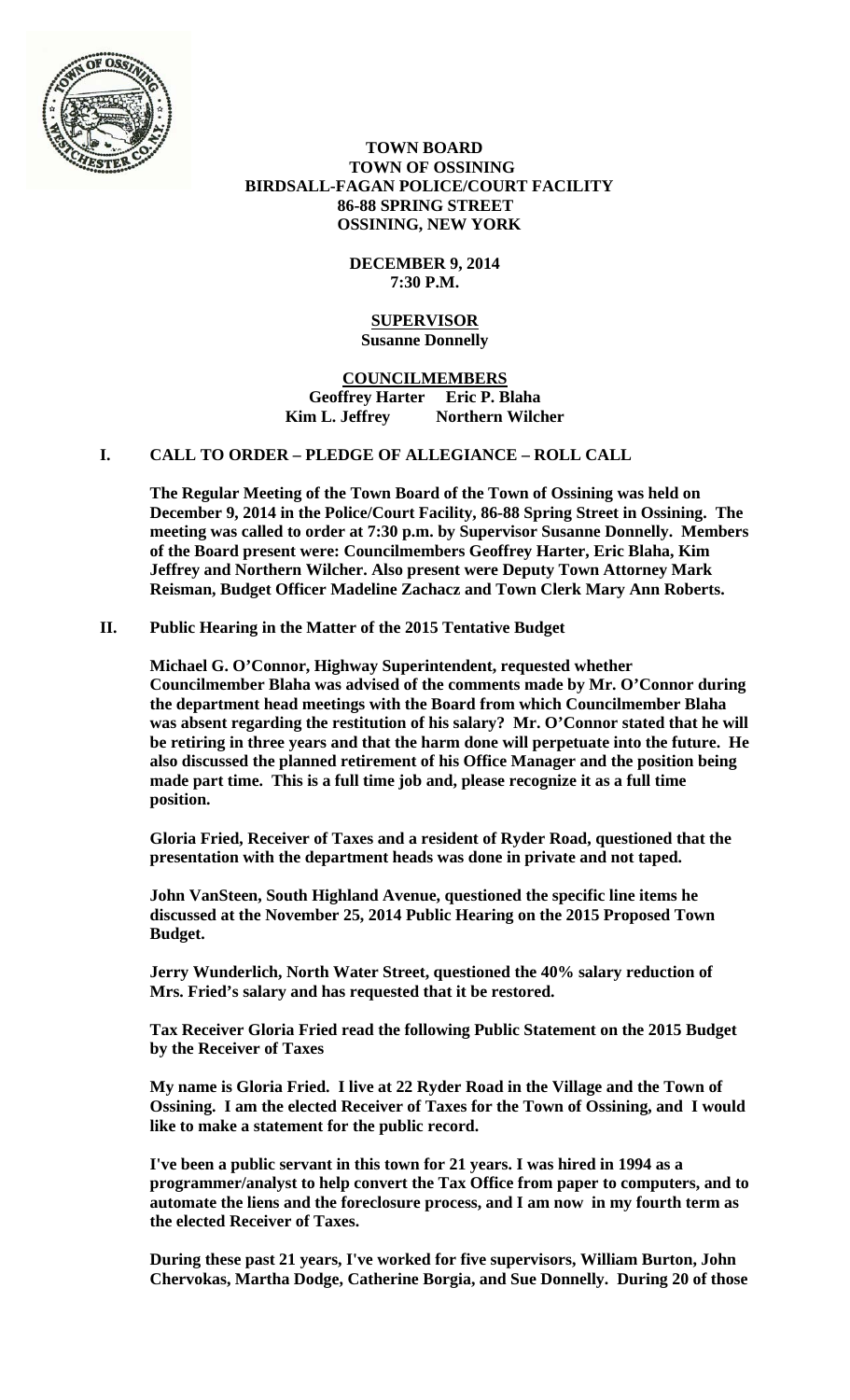**21 years we were able to provide what I believe was exceptional public-service in the Tax Office. We were able to serve the public coming in to pay taxes, answer their questions, take their phone calls, and provide the documentation that they required when they called us for help with an escrow problem, a tax problem, or any other problem, even when they called about things that weren't even tax related.** 

**After 20 years of operating the office with two deputy receivers, supplemented by part-time help at the seasonal times of year when tax collection became very heavy, in late 2013 the Supervisor proposed and the Board agreed to, a budget that made decisions that appear to many people in our Town to be intended to significantly decrease and diminish the services that my office provides to the public. I'd like to identify some of those decisions for the public record.** 

**The first decision was to eliminate one of the Deputy Receiver positions. This has now left the office at times in a situation where nobody is present to handle questions. When one person is on vacation and another goes to lunch there is no one in the office and it has to be closed to the public. The two deputies who worked in my office last year both retired and one of those positions was replaced by a parttime Assessment/Tax Aide who is in my office half of the time, but in the Assessor's Office the other half. That means we go back-and-forth as to whose office will be docked for her vacation time, and if she wants to take a course in Excel then we have to figure out whose time it's coming off of. That sometimes leaves the Tax Office uncovered during lunch periods and other times when both the Receiver and Deputy must be absent.** 

**The second decision, originally made in 2012, was to completely eliminate the part time seasonal employees who came in to work at the end of the months of January, April, September, and December when tax collections are heavy. There are no trained people now who can come in to cover the office when the entire staff is out or needs to go to training, which occurs at least once a month. There is nobody I can train now to come in, because if you're not getting employment you're going to find it elsewhere, and that's what they did. Of the former people that had been trained, ne has been hired as my new deputy and the others have found other employment.** 

**The third decision the Board made in 2013 was the refusal to fund one piece of software that would electronically copy checks at 550 per minute and also a second piece of software that would provide us with an Image Cash Letter, enabling us to electronically deposit checks to our bank on the same day as received and posted, without having to stamp the back of each check and prepare a deposit slip and courier bag. Not only would this software have speeded up operations, but furthermore, it would have provided more security for the office because our agreement with the bank courier does not cover checks. It only covers the ability to reconstruct a deposit, requiring us to have those copies of checks. You cannot stand front of the copier in the public area of my office making copies of checks three at a time, especially during the heavy periods of the collection when there is a line of taxpayers out the door.** 

**The fourth decision the Supervisor and Board made in 2013, which was meant to deliberately diminish not only the service that the office provides, but also the stature of the office, was to slash the Receiver's salary by 45%. That brought the salary down below the level it was 18 years ago when Marie Gagliardi was the Receiver. The amount proposed in this year's budget for 2015 leaves it well below what it was when I first took office 13 years ago.** 

**I'd like it on the record that I am also the Enforcement Officer for the Town of Ossining in addition to the Receiver and that means this is not a clerical position where we just accept a check and then deposit it. It's also a position where we send out delinquent letters, I run the foreclosures, and enforce delinquent liens.** 

**At any one time I have four years worth of delinquent taxes open, in collection, and in enforcement -- that's every year and at any time. We have the current year's tax**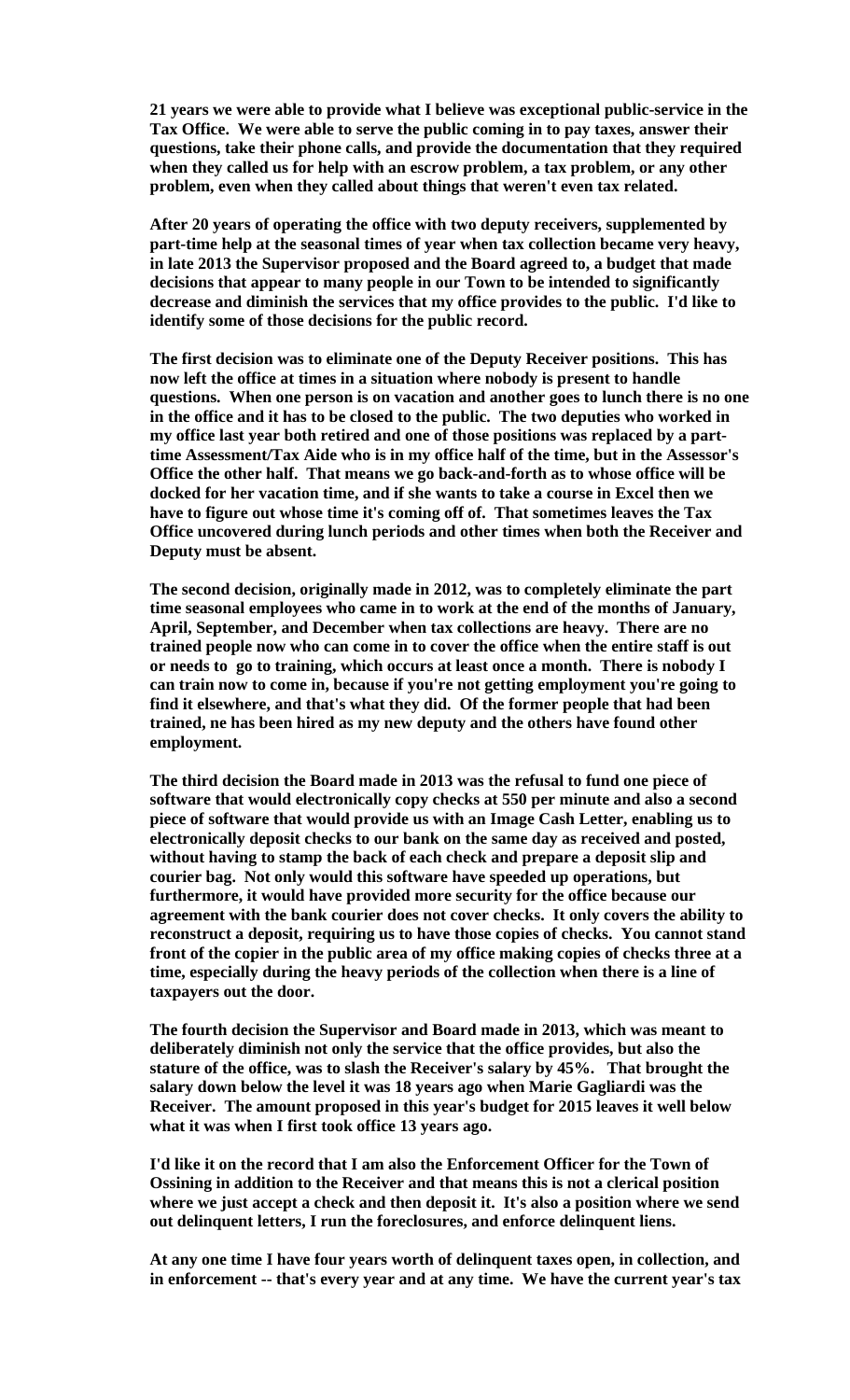**which people have not yet paid and which we are trying to collect. The second year's tax are the people who are already one year behind. Their delinquent taxes have been rolled into liens and were filed with the County in July, and we're now enforcing delinquent liens. The third year is the foreclosure stage. Last year we had 45 properties in the foreclosure. I actively worked directly with these property owners, bringing them before this board to get a payment plan or to have extra time to redeem their property. If I go back through Town Board minutes and look at your Board Resolutions, I see many resolutions I brought before you pertaining to people in foreclosure waiting for a payment plan, waiting for a delay to sell their property and at least gain something before the Town takes it.** 

**The fourth and last stage of tax enforcement is the auction stage, and this year I ran the foreclosure auction from start to finish, from creating the mailings, creating the marketing materials, creating the website materials that the Town webmaster so graciously uploaded for me, creating all of the ads that were in the newspapers, fielding questions, registering bidders, and serving as auctioneer. That auction was so successful that it garnered for the Town more than half a million dollars. When the closings are completed and the Town has collected that revenue, the excess revenue above and beyond the taxes and interest will provide this town more than 12 times the amount that I'm asking you to restore to the Receiver's salary.** 

**I'd like to add that in the budget message on the Town's website the Supervisor acknowledged these activities that I do for the Town, mentioning the success of the auction, the bringing forward of people for payment plans, the services to residents who are in tax difficulty, the compassion that I show to these people who come to me and really want to pay their taxes but need help.** 

**I'm asking this Board to restore the public service that this office has provided to the Town and to Town of Ossining residents and commercial property owners. I am asking the board to restore that public service that was here for 20 years and was degraded last year.** 

**I am asking the board to please restore part-time seasonal employees. I provided you with a chart that showed that during only 21 days at the end of collections in January, April, September, and December, we collected 31% of the 130 million dollars we collected last year, and this year, without the part-time employee, lines of taxpayers were out the door. That not only impacts people upstairs in my office, but also those downstairs looking for a parking space because the lot is full with the cars of those waiting to pay.** 

**Second, I'm asking the Board to put the Tax/Assessment Aide back full-time to sit at the desk in my office and then allow her to work on assessment items while she is seated there. She would be able to access assessment records from that computer. This would provide someone to answer the phone so that when the Receiver or the Deputy is out the other can at least go to the bathroom without locking the door. And we have to lock the door, because don't forget, this is where the money is collected, so when we leave the room we have to lock the door.** 

**Third, I would like this board to please fund the software I requested. I would love to be able to provide for you the demonstration that I provided to the New York State Association of Tax Receivers and Collectors the summer. I presented this software to considerable acclaim because they were very interested in ways to enhance security and also speed bank deposits and earn extra interest. I was presented a scholarship to provide this presentation to the New York State Association of Tax Receivers and Collectors because the education and conference budget lines had both been cut from the Tax Office 2014 budget. I would like to show that presentation to this Board and I seek your approval to have that software back in operation in the Tax Office. I already have the equipment -- I just need the software.** 

**And fourth, I would like this Board to restore the Receiver's salary. I feel that during this past year I have proven to you that I have earned the original salary.**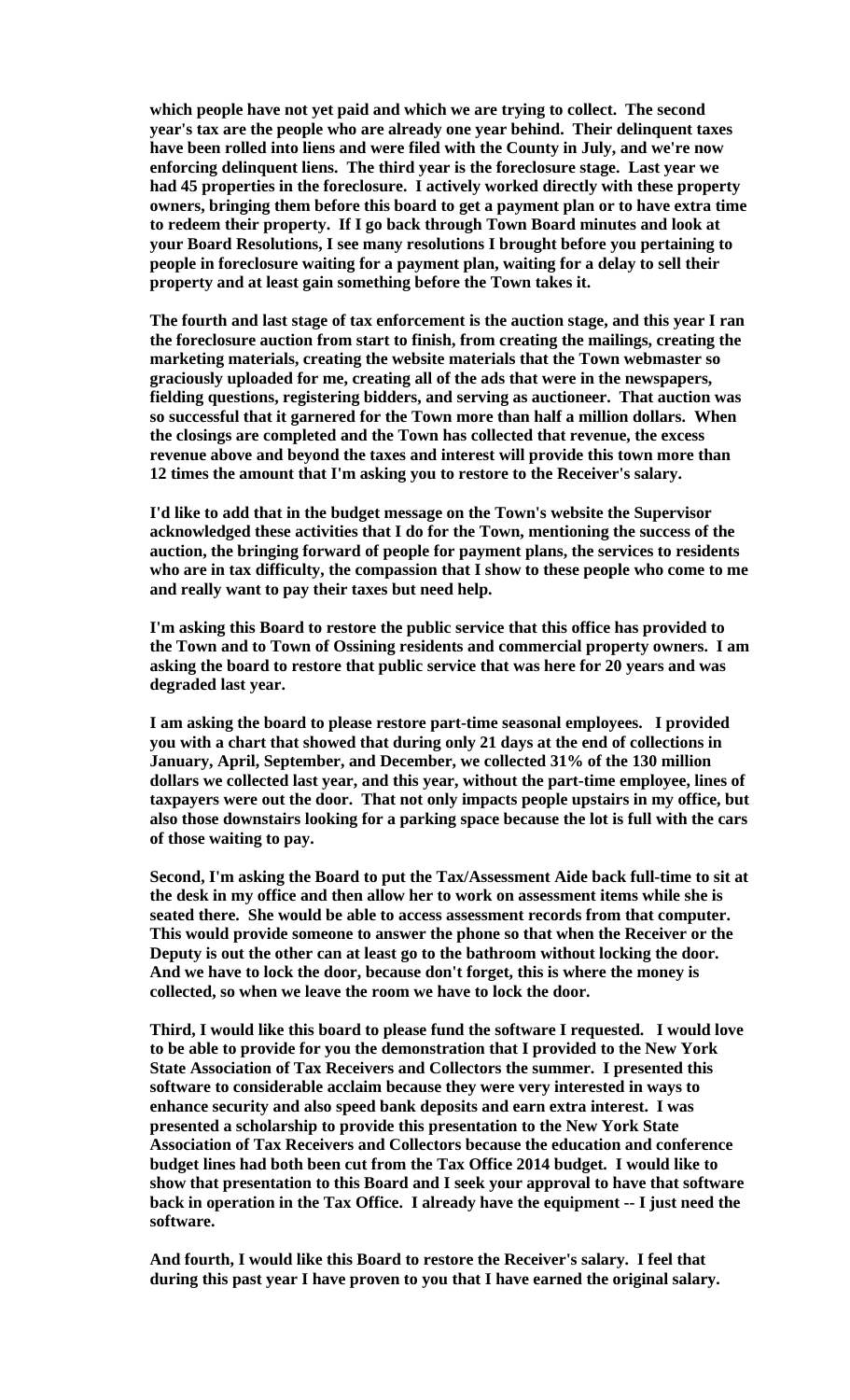**Not only did I get the Town a windfall in the auction, but I also have gotten the Town to a point where we have the best record in Westchester County with no liens older than 2013. That is the oldest lien and they are already in the foreclosure stage. The only other older liens that are open are the ones that we still have to close on the auction properties. This is due to hard work and it's also due to my connections with the tax service agencies and the automation that I provided.** 

**I am asking the board to please bring these four restorations back to the 2015 budget.** 

**Gerold M. Wunderlich read the following statement:** 

**I note that on December 31, 2013, at approximately 9:30 a.m., the Town Board attended an unscheduled meeting, in which no notice was publically posted, as required by law; that the public was not notified of said meeting, and that no member of the public, much less the two subjects of the vengeful slashing of salaries, had an opportunity to speak, contrary to public law. Further, it is indicated that the meeting lasted a full seven minutes so clearly a lively discussion did not take place.** 

**As I understand it, at no time did any member of the Board of Trustees have a face to face meeting with either Gloria Fried or Michael O'Connor both, like you elected officials. It shows a lack of professional courtesy to other members of the Town of Ossining, who quite frankly, ar far more qualified than yourselves!** 

**It is clear that the capricious and retaliatory reducing of the salaries of two duly elected Town officials, Michael O'Connor and Gloria Fried, appears to be based solely on political punishment. It is very clear to me, as well as others, that the current board is making a huge mistake, and it may very well have a legal impact that could come back at you.** 

**This budget must be requested until such time as it is properly amended so that the full salaries of both the Collector of Taxes and the Superintendent of Highways are fully restored.** 

## **III. ANNOUNCEMENTS**

**Supervisor Donnelly read the following statement: The Clerk's office and Administration followed the law as far as posting for the public hearing for the budget. This administration goes out of its way to make this government as transparent as possible. The Journal News did not publish the announcement so to have no questions we decided to call for another public hearing which we have had this evening** 

**The administration is very proud of this budget many hours of preparation has gone into producing the budget and again I want to thank the Budget Director Maddi and Tom, Dale and their staff in the Finance office for the great job they have done. Tonight we will be voting on the 2015 budget as well as approving other resolutions such as Recreation IMA including a lease to rent space for the Senior Nutrition Program at the Community Center from the Village. This IMA itself took a tremendous amount of time and effort on everyone's part and we again are proud that we can offer the residents of the Unincorporated Area benefits that were not available in the past.** 

**There has been some discussion and we have made some changes to the budget Town Court: Shifting some money from the PT line to the Court Security line as we continue to work with the Village on how to staff the Court Officers/Police for 2015. Assessor: Adding \$1400 for scanning project** 

**Tax Receiver: Increasing salary from\$60,000 to \$70,556**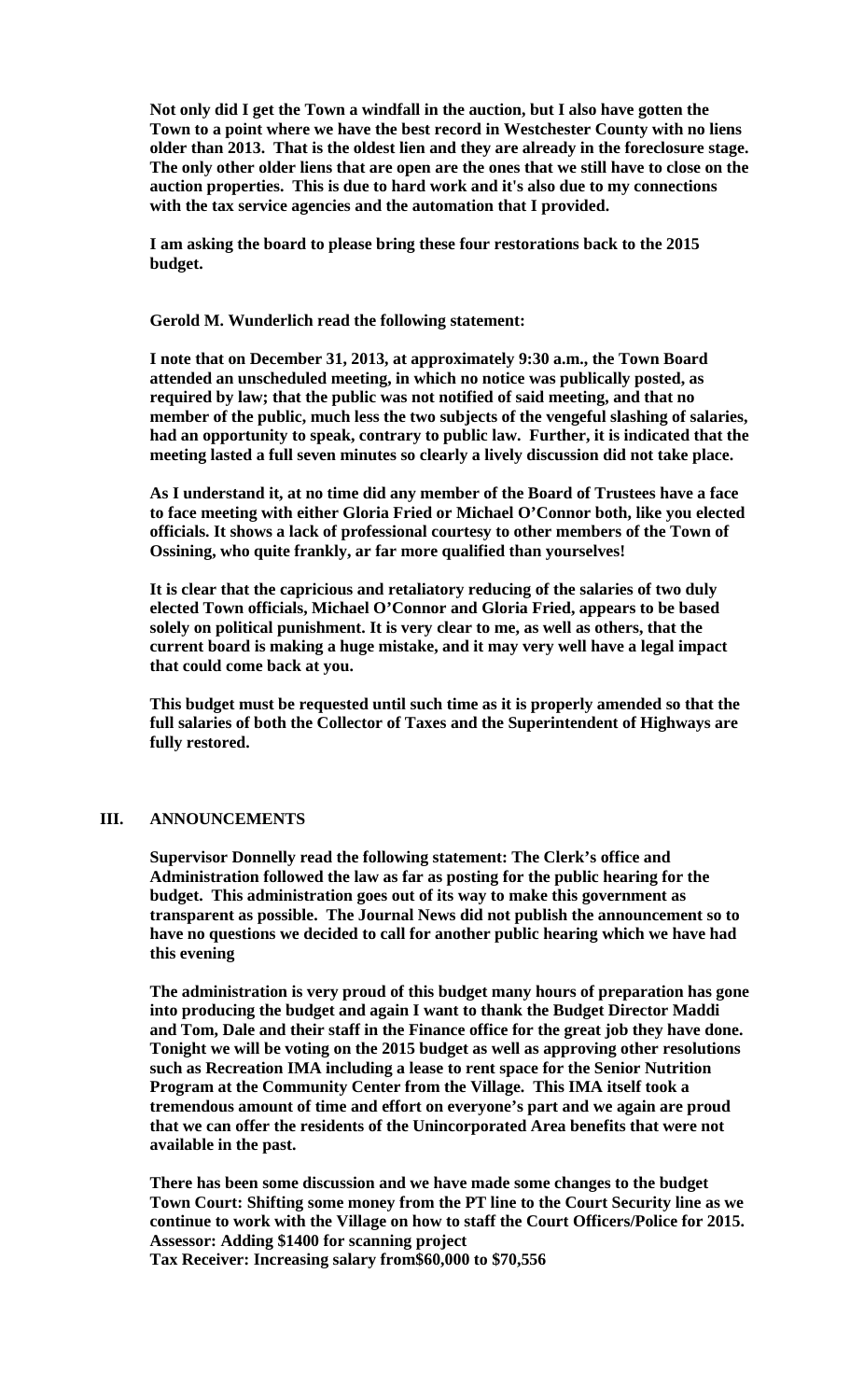**Medical: We will add 2 more coming onto the insurance, one family and one individual. Based on the rates we got, after contributions, that will be a difference of \$16,280 for family and \$8212 for the individual so we made it an even \$25,000 to include dental/ vision premiums.** 

#### **In 020 (Unincorporated)**

**-Adding one requested dental plan, which will be about \$1300 extra we will expend. In 31:** 

**-Salary of Highway Superintendent to be increased from \$81,000 to \$83,048. In order to accomplish these changes and not increase the tax levy we moved the funds from lines that we have gotten accurate numbers for the 20, 31, and 45 funds because our estimates were a little bit high. As far as general fund we will take 25,000 from fund balance and 11,956 from general fund retirement expense account to cover the additional expenses of \$36,956.** 

**We have accepted the resignation of George Weeks as Planning Board Chair. Again we thank George for his 30 + years of dedication to this community. There will be a Planning Board meeting tomorrow night with one item on the agenda The Woods in Westchester, Croton Dam Road & Hawkes Avenue, Site Plan Amendment to Wetlands Permit** 

**We will also be voting on minutes and to pay our bills along with some budget adjustments as well as some of our monthly reports.** 

**After the budget resolution.** 

**There has been a great deal of information given out to the public concerning this budget some of it accurate some of it not.** 

**Some information distributed compared apples to oranges and very likely confused some of the residents which are also inappropriate.** 

## **IV. PUBLIC COMMENT ON AGENDA ITEMS**

**John VanSteen, South Highland Avenue, questioned Resolution I (Approval of the 2015 Budget) questioned why there was a difference in the 10 Fund from the Preliminary Budget and the resolution for adoption. Supervisor Donnelly responded that there was additional money for salaries. Mr. O'Connor's salary is \$83,048 and Mrs. Fried's is \$70,556. He requested that the 2015 budget should reflect fully restored salaries for both. Please vote no on this resolution.** 

## **V. BOARD RESOLUTIONS**

#### **A. Approval of Minutes**

**Councilmember Jeffrey moved and it was seconded by Councilmember Harter that the following be approved:** 

**Resolved, that the Town Board of the Town of Ossining hereby approves the November 25, 2014, Minutes of the Regular Meeting as presented.** 

 **Motion Carried: Unanimously** 

#### **B. Approval of Minutes-Special Meeting**

**Councilmember Wilcher moved and it was seconded by Councilmember Jeffrey that the following be approved:** 

**Resolved, that the Town Board of the Town of Ossining hereby approves the December 2, 2014, Minutes of the Special Meeting as presented.**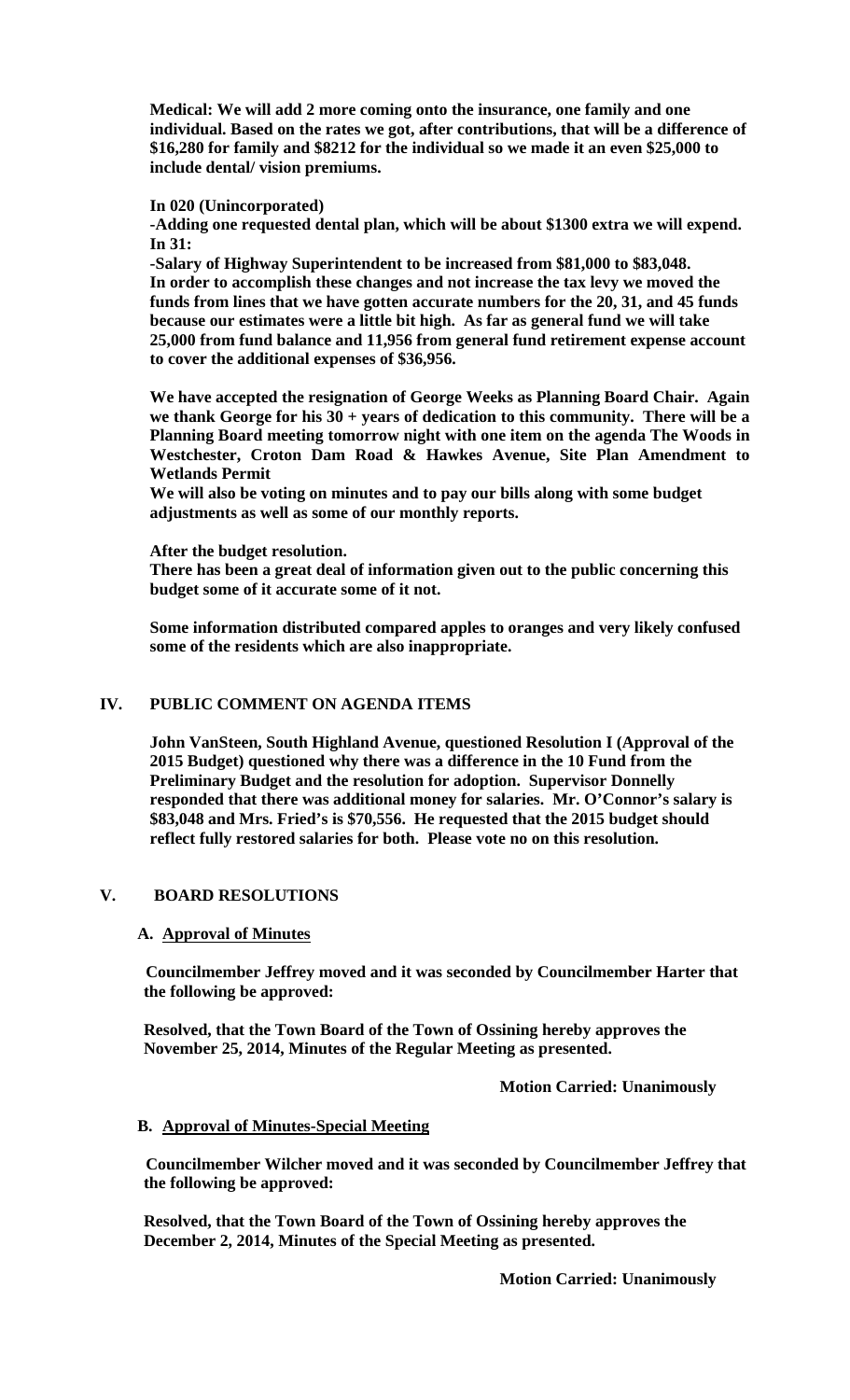# **C. Approval of Voucher Detail Report**

**Councilmember Jeffrey moved and it was seconded by Councilmember Harter that the following be approved:** 

**Resolved, that the Town Board of the Town of Ossining hereby approves the Voucher Detail Report dated December 9, 2014 in the amount of \$324,337.37.**

## **Motion Carried: Unanimously**

#### **D. Budget Adjustments**

**Councilmember Wilcher moved and it was seconded by Councilmember Blaha that the following be approved:** 

**Resolved, that the Town Board of the Town of Ossining hereby makes the following budget adjustments to the 2014 adopted budget:** 

| 2014 Tax Certiorari Bond Budget Adjustment to Expense and Revenue<br>lines charged; All funds |                         |               |               |                                         |                        |
|-----------------------------------------------------------------------------------------------|-------------------------|---------------|---------------|-----------------------------------------|------------------------|
| <b>TRANSFER TO G/L</b><br><b>ACCOUNT</b>                                                      | <b>AMOUNT</b>           | <b>AMOUNT</b> | <b>AMOUNT</b> | <b>TRANSFER FRM G/L</b><br><b>ACCNT</b> |                        |
| 010.1930.0438                                                                                 | Judgments and<br>Claims | 34254.49      |               |                                         |                        |
| 010.0010.1001                                                                                 | Tax Revenue             | 5168.94       |               | 39423.43 010.0010.5710                  | Fund<br><b>Balance</b> |
| 020.1930.0438                                                                                 | Judgments and<br>Claims | 63520.98      |               |                                         |                        |
| 020.0020.1001                                                                                 | Tax Revenue             | 9237.34       |               | 72758.32 020.0020.5710                  | Fund<br><b>Balance</b> |
| 031.1930.0438                                                                                 | Judgments and<br>Claims | 49266.11      |               |                                         |                        |
| 031.0031.1001                                                                                 | Tax Revenue             | 7314.56       |               | 56580.67 031.0031.5710                  | Fund<br>Balance        |
| 045.1930.0438                                                                                 | Judgments and<br>Claims | 14854.10      |               |                                         |                        |
| 045.0045.1001                                                                                 | Tax Revenue             | 1606.3        |               | 16460.40 045.0045.5710                  | Fund<br><b>Balance</b> |
| 050.1930.0438                                                                                 | Judgments and<br>Claims | 426.45        |               |                                         |                        |
| 050.0050.1001                                                                                 | Tax Revenue             | 77.36         |               | 503.81 050.0050.5710                    | Fund<br><b>Balance</b> |
| 063.1930.0438                                                                                 | Judgments and<br>Claims | 1396.03       |               |                                         |                        |
| 063.0063.1001                                                                                 | Tax Revenue             | 216.25        |               | 1612.28 063.0063.5710                   | Fund<br><b>Balance</b> |
| 064.1930.0438                                                                                 | Judgments and<br>Claims | 12775.19      |               |                                         |                        |
| 064.0064.1001                                                                                 | Tax Revenue             | 2058.07       |               | 14833.26 064.0064.5710 Fund             | Balance                |
| 065.1930.0438                                                                                 | Judgments and<br>Claims | 12488.3       |               |                                         |                        |
| 065.0065.1001                                                                                 | Tax Revenue             | 1770.92       |               | 14259.22 065.0065.5710                  | Fund<br><b>Balance</b> |
| 066.1930.0438                                                                                 | Judgments and<br>Claims | 6348.13       |               |                                         |                        |
| 066.0065.1001                                                                                 | Tax Revenue             | 1231.46       |               | 7579.59 065.0065.5710                   | Fund<br><b>Balance</b> |
|                                                                                               |                         |               |               |                                         |                        |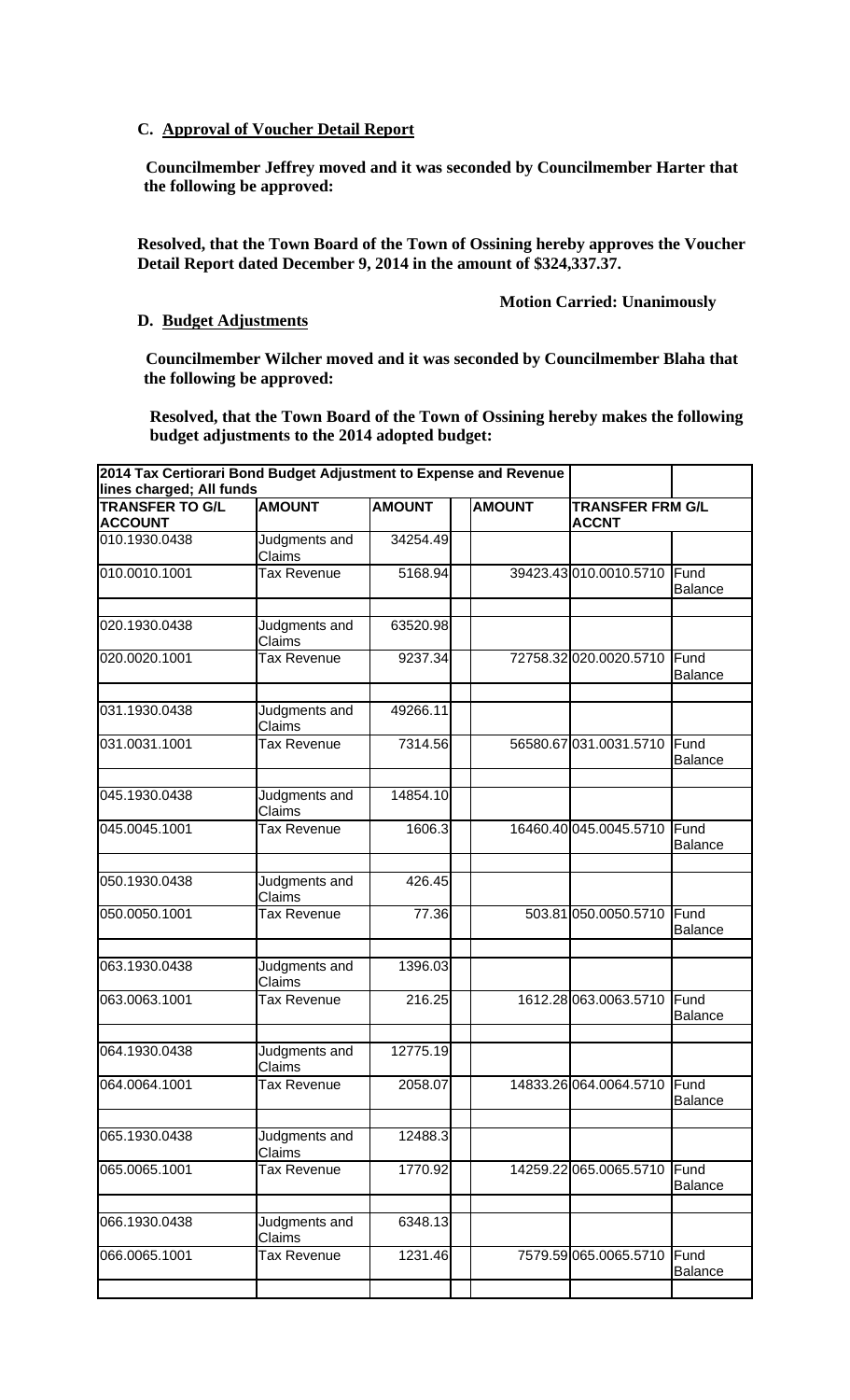**TOTAL** 224010.98 224010.98

**Motion Carried: Unanimously** 

## **E. Personnel: Senior Nutrition Program- Appointment**

**Councilmember Harter moved and it was seconded by Councilmember Blaha that the following be approved:** 

**Resolved, that the Town Board of the Town of Ossining hereby appoints Jeffrey Sutton, Ossining, to the probationary position of Part-Time Chauffeur in the Senior**  Nutrition Department, at an hourly rate of \$12.00, effective December 4<sup>th</sup>, 2014.

 **Motion Carried: Unanimously** 

## **F. Authorization to Execute IMA with the Village Of Ossining for Recreation and Park Administration**

**Councilmember Wilcher moved and it was seconded by Councilmember Harter that the following be approved:** 

**RESOLVED, that the Town Board of the Town of Ossining hereby authorizes the Supervisor to execute an Inter-Municipal Agreement ("IMA") with the Village of Ossining with a term effective January 1, 2015 through December 31, 2015 for the Village to provide recreation programming and Town park rental administration for the Town in accordance with said IMA, subject to the approval of the Town Attorney.** 

 **Motion Carried: Unanimously** 

## **G. Authorization to Execute IMA with the Village Of Ossining for Senior Nutrition Program Rent**

**Councilmember Blaha moved and it was seconded by Councilmember Jeffrey that the following be approved:** 

**RESOLVED, that the Town Board of the Town of Ossining hereby authorizes the Supervisor to execute an Inter-Municipal Agreement ("IMA") with the Village of Ossining with a term effective January 1, 2015 through December 31, 2015 for the Town to pay for the space within the Joseph G. Caputo Center utilized by the Senior Nutrition Program in accordance with said IMA, subject to the approval of the Town Attorney.** 

 **Motion Carried: Unanimously** 

## **H. Personnel- Resignation**

**Councilmember Harter moved and it was seconded by Councilmember Wilcher that the following be approved:** 

**Resolved, that the Town Board of the Town of Ossining hereby accepts, with regret, the resignation of Town Planning Board Chair George Weeks, effective December 1st, 2014.**

**Motion Carried: Unanimously**

## **I. Approval of the 2015 Budget**

**Councilmember Blaha moved and it was seconded by Councilmember Wilcher that the following be approved:**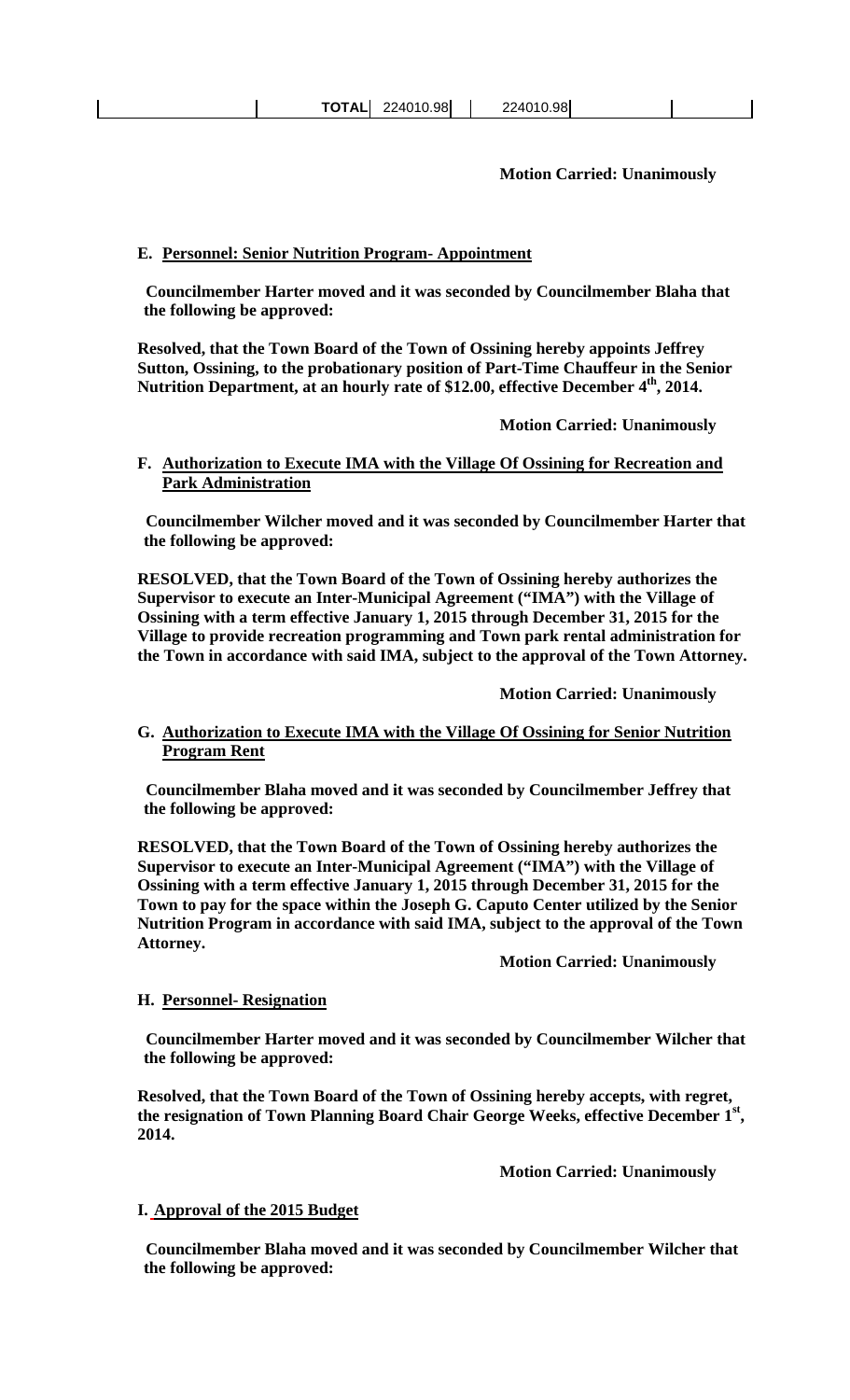**Resolved, that the Town Board of the Town of Ossining hereby approves the 2015 Budget for the Town of Ossining. Total appropriations for the 2015 entire Town (10) Fund are \$5,377,191. Total appropriations for the Unincorporated (20) Area Fund are \$3,707,576 and total appropriations for the Highway (31) Fund are \$2,281,724. Total appropriations for the Water and Sewer Funds are \$569,076. Total appropriations for the Fire/Light/Refuse Funds are \$1,282,378. Total appropriations for the Ambulance District are \$612,981.** 

**Councilperson Jeffrey extended her thanks to Supervisor Donnelly, Budget Officer Maddi Zachacz, Deputy Comptroller Dale Ferreira, and Comptroller Tom Warren for all of their efforts in providing the Proposed 2015 Budget to the Town Board. However, I cannot vote for this budget as it stands with the salaries for Gloria Fried and Michael O'Connor. Their salaries were slashed too quickly.** 

**Councilperson Harter stated that the proposed budget for 2015 fails to restore the salaries for the Town Highway Superintendent and Tax Receiver. Councilperson Harter believes that they are deserving of the salary increases. Consequently, Councilperson Harter will vote not to approve for the 2015 Budget unless the funds are restored.** 

**Councilperson Blaha thanked the Budget Committee for a remarkable example of doing more with less. The budget should be built around the taxpayers and not personal agendas. I am rather disappointed that my collegues have chosen not to vote in favor of the budget due to the salaries. After a review of the Performance Reports, there was only minimum performance and the Board was held hostage.** 

**Councilperson Wilcher stated that the Board worked hard on this budget. Nobody is asking why salaries were being discussed. Not this she said – he said business. Michael, when you were on the Board with me it was "not on my dime". We could not get your attention so we had no other choice. We need to respect what each other has to say.** 

**Councilperson Jeffrey attempted to clarify the reason that the reduction could not be discussed is due to the fact that there is pending litigation.** 

**Supervisor Donnelly read the following statement:** 

**We simply ask each employee of the Town of Ossining whether they are elected appointed or are in one of our two unions to do their job as any private or public sector organization would do. None of the changes we have made this year were surprises. We discuss at length issues and opportunities with everyone within the organization through series of meetings bringing all parties together. We observe all departments and believe that customer service is our priority** 

 **Again thank you to all who contributed to this process** 

 **Motion Carried: 3-2-0 Ayes: Wilcher, Blaha & Donnelly Nays: Jeffrey & Harter** 

#### **VI. CORRESPONDENCE TO BE RECEIVED AND FILED**

#### **VII. MONTHLY REPORTS**

**Councilmember Blaha moved and it was seconded by Councilmember Wilcher that the following be approved:** 

**Resolved, that the Town Board of the Town of Ossining hereby accepts the following monthly reports for the month of November 2014 from:** 

- **Supervisor's Office**
- **Town Clerk's Office**